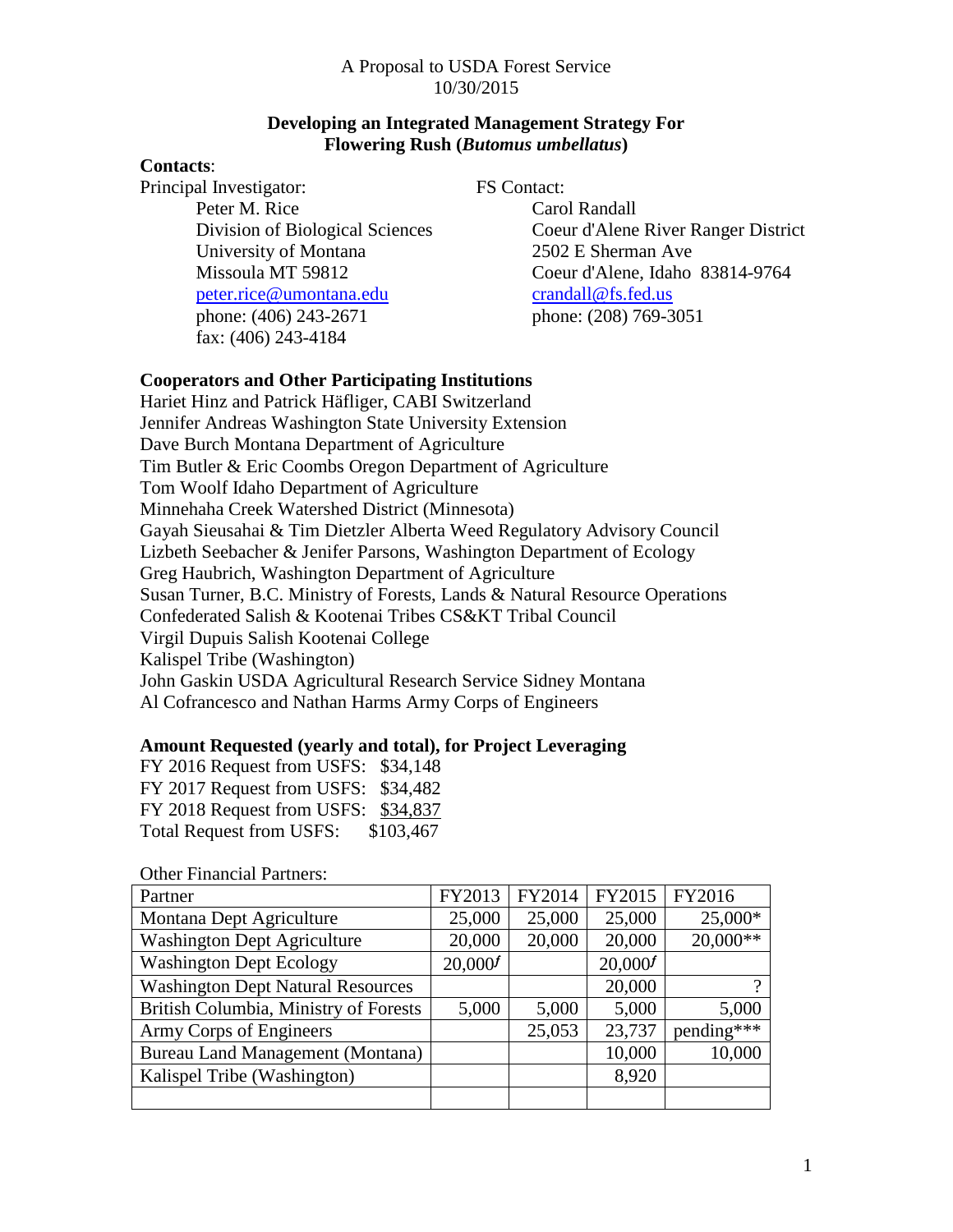\*pending proposal review  $f_{\text{For 2 years}}$ \*\*pending funds available \*\*\*ACoE FY2016 not known yet, but they intend to consider a CABI proposal

### **Project Goals and Supporting Objectives**

We present a prototype effort that will provide much needed data to support the development of an integrated approach to managing an invasive plant. The specific goal of this project is to develop a biological control component and integrate it with herbicide and mechanical techniques for the suppression of the invasive aquatic macrophyte flowering rush (*Butomus umbellatus*).

Flowering rush is a perennial emergent aquatic weed of Eurasian origins. Its perennial growth habit from an extensive root/rhizome system is similar to purple loosestrife except the stems/leaves collapse to the bottom of the infested water body in late fall. It is listed as a noxious weed by the states of Montana, Idaho, Oregon, and Washington and the province of Alberta. Minnesota and Wisconsin also have active programs trying to find ways to control flowering rush infestations in those states. With the recent discoveries of flowering rush in Washington, Oregon, and Saskatchewan all the northern tier states and southern tier Canadian provinces are now infested.

A US multi-state and Canadian provincial coalition of primarily Pacific Northwest and some mid-western agency weed coordinators and extension service scientists working on flowering rush came together in 2012 to add a biocontrol effort. We are requesting USFS to join a funding coalition to supplement CABI Switzerland in their work on candidate biological control agent impact and host specificity evaluations and to more strongly include Native American Tribes along the Columbia River in coordinated multi-agency efforts of the Flowering Rush Biocontrol Consortium. This proposal responds to the FHP/FHTET priority for "integrated weed management with a biological control component that is part of a methods development approach to determine efficacy and is not considered an operational treatment".

BCIP or other Forest Service financial contribution would support multi-agency efforts to develop biocontrol agents and implement them with the other suppression methods. We have made substantial progress with the biocontrol component in the past three years, but at least 3 more years of work are necessary to bring the first flowering rush feeding insect species into North America. The total cost of the effort is significant, approximately one million, with multiple natural resource management agencies partnering to share this costs.

### An Ideal Target for Biocontrol Agents

Flowering rush is the only species in the family Butomaceae and no related species occur in North America. This contributes to flowering rush being an excellent candidate for biocontrol in that an insects that are restricted to flowering rush in Europe are unlikely to feed on a different plant species in North America. Non-target plant no-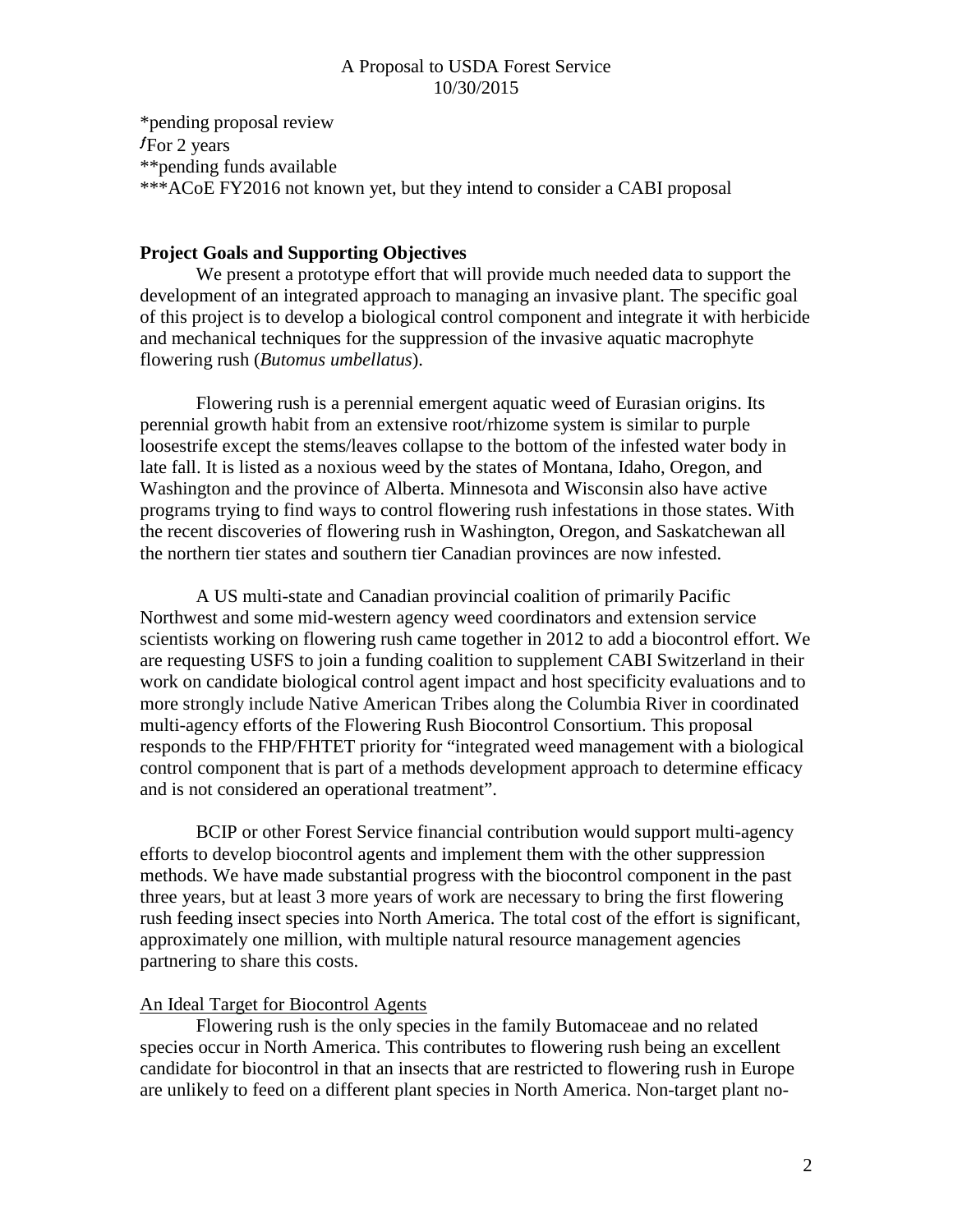choice host-specificity trials of the first insect being researched, *Bagous nodulosus*, are confirming that this insect is monophagous to flowering rush.

## Objective 1:

Continue and complete evaluation of the flowering rush rhizome weevil *Bagous nodulosus* for host-specificity and impact on flowering rush.

## Objective 2:

Collect at least one of the other three potential agents on flowering rush and start investigations on biology, host-specificity and impact.

## Objective 3:

Prepare a petition to TAG for *B. nodulosus* field release in North America.

# Objective 4:

Act as liaison and provide technical support for CABI and the flowering rush Consortium.

# Objective 5:

Facilitate participation of Native American Tribes along the Columbia River in the efforts of the Flowering Rush Biocontrol Consortium.

# **Project Justification/Urgency**

### Limitations of Control by Herbicides & Mechanical Methods

Herbicides have had limited success in controlling flowering rush. If the water body can be drawn down to allow dry ground/foliar application of the maximum label rate of imazapyr (Habitat) single season long control of topgrowth can be obtained (Rice et al. 2009). Water column injections of diquat herbicides (such as Reward) induce rapid leaf kill (Rice 2010; Madsen et al. 2013). However the flowering rush recovers rapidly from these treatments as the herbicides do not induce sufficient kill of the extensive system of reproductive rhizomes. Rhizome depletion is also the primary challenge in suppression purple loosestrife. Mechanical removal of flowering rush leaves and rhizomes by a specialized aquatic vegetation rake can partially clear irrigation ditches (see [http://www.maximizedwatermanagement.com/gallery.aspx?gal=AVR\\_](http://www.maximizedwatermanagement.com/gallery.aspx?gal=AVR_) and [http://www.maximizedwatermanagement.com/testimonials.aspx\)](http://www.maximizedwatermanagement.com/testimonials.aspx), but this treatment causes downstream dispersal of rhizome fragments. Maintenance of bottom barriers for three or more years may deplete the rhizomes (Virgil Dupuis, personal communication), but the barriers can only be installed for very small areas.

These herbicide and mechanical methods can provide short term suppression of flowering rush for small areas with high value for recreation, irrigation delivery, and conservation. Examples would be boat and swimming docks, irrigation canals, incipient wetland infestations, and mouths of occluded spawning streams for adfluvial cutthroat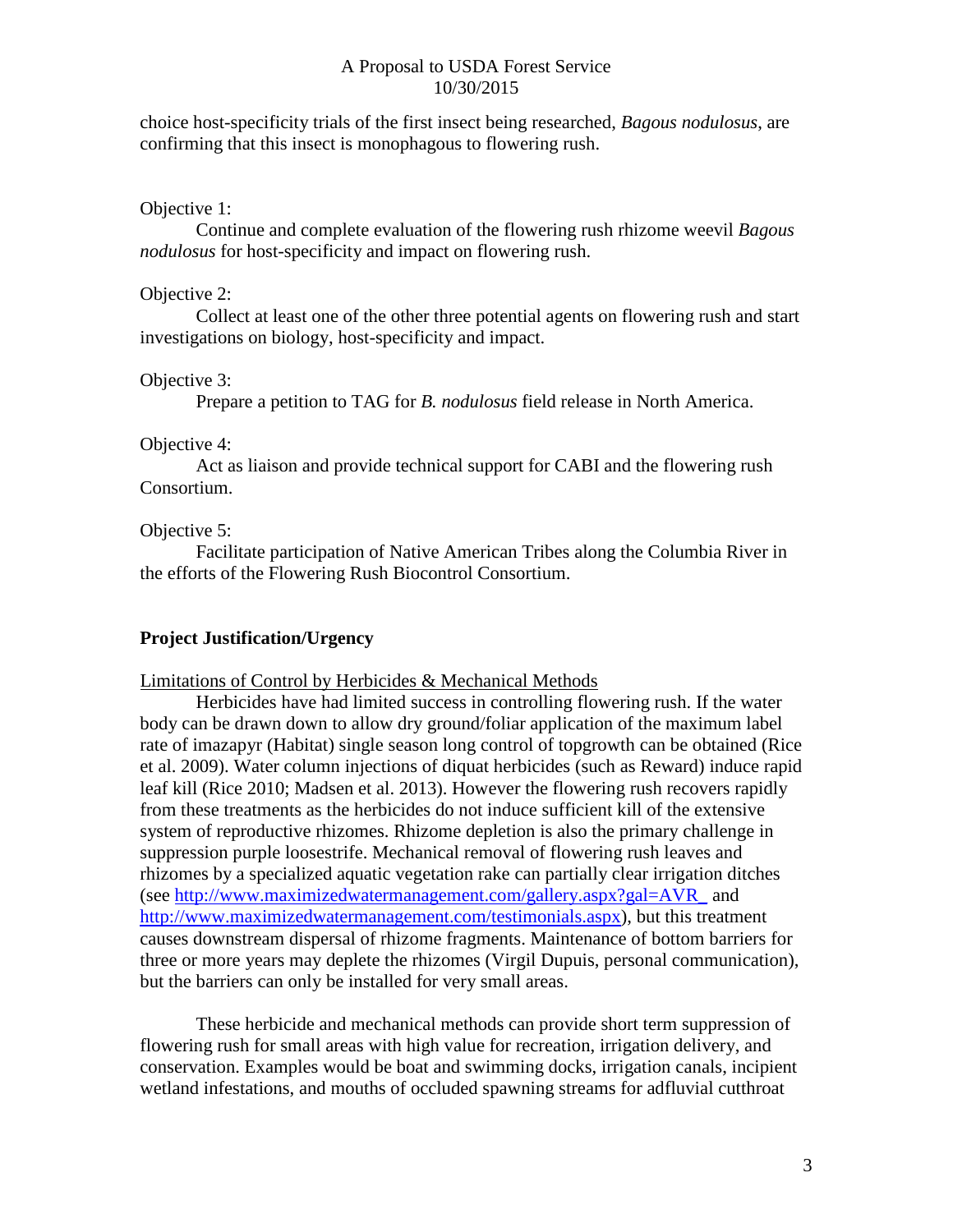and bull trout. Many riverine infestations are usually not feasible to treat mechanically or with herbicides because of difficulty of equipment access and currents rapidly diluting herbicide applications. Biocontrols are needed to suppress extensive infestations covering larger areas and those infested wetlands that still have a diverse array of native plants. Biocontrols would also slow the re-colonization of areas having received transitory suppression treatments.

#### Spread

Flowering rush was introduced to North America between 1897 and 1905 along the St. Lawrence River in Quebec (Fletcher 1908; Stuckey 1968). Reproduction is almost exclusively from rhizomes (Hroudova 1989; Luiet al. 2005). Once introduced to a water body water flow spreads the buoyant rhizome fragments until they contact bottom substrate and establish new ramets. Transfer from drainage to drainage is by anthropogenic vectors. It is sold to water gardeners and the long leaves with rhizomes at the leaf bases wrap around boat props. Flowering rush was spread westward across the northern tier states and southern Canadian provinces reaching the Snake River in Idaho in 1949 (Anderson et al. 1974) and Flathead Lake Montana in 1964 (Rice and Dupuis 2009). The Snake River is at the headwaters of the southern reach of the Columbia River system and Flathead Lake & River are at the northern headwaters of the Columbia. As of 2014 it has dispersed downriver and reached McNary Dam in Oregon and is now passing beyond McNary Dam (Oregon Department of Agriculture 2015). Most of the Flathead/Columbia River floodplain is characterized by cottonwood galleries and riparian Ponderosa pine stands. Flowering rush colonies disjunct from the Flathead/Columbia River infestations are being found with increasing frequency in the northwestern states and provinces, as well as the upper reaches of the Platt River (SD) on the Missouri River system, and in the mid-west.

#### Impacts

Introduced exotic macrophytes are recognized as "ecosystem engineers" as a consequence of their propensity to alter the structure and functions of aquatic environments and dependent biota, and human utilization of aquatic resources (Strayer 2010). However, other than a strong propensity to form monotypic or near monotypic stands, the higher order impacts of flowering rush have not received any scientific study other than the ongoing fish and macroinvertebrate sampling methods pilot study being conducted by Rice and Dupuis (Rice and Dupuis 2014). However it is widely accepted that flowering rush has strong impacts on recreational, irrigation, and industrial use of shallow waters, and that its monotypic tendencies may be affecting desirable native littoral species (Boutwell 1990; Les and Mehrhoff 1999). Obvious impacts are resultant from the occlusion of open water and restrictions on flow.

Water delivery in irrigation ditches in the Flathead valley (western Montana) is starting to be reduced by flowering rush invasion. This flowering rush impact on irrigated agriculture is well recognized in southeast Idaho (Steve Howser Aberdeen-Springfield Canal Company personal communication). The Aberdeen-Springfield canal system provides water for sprinkler irrigation of potatoes and other cash crops. Approximately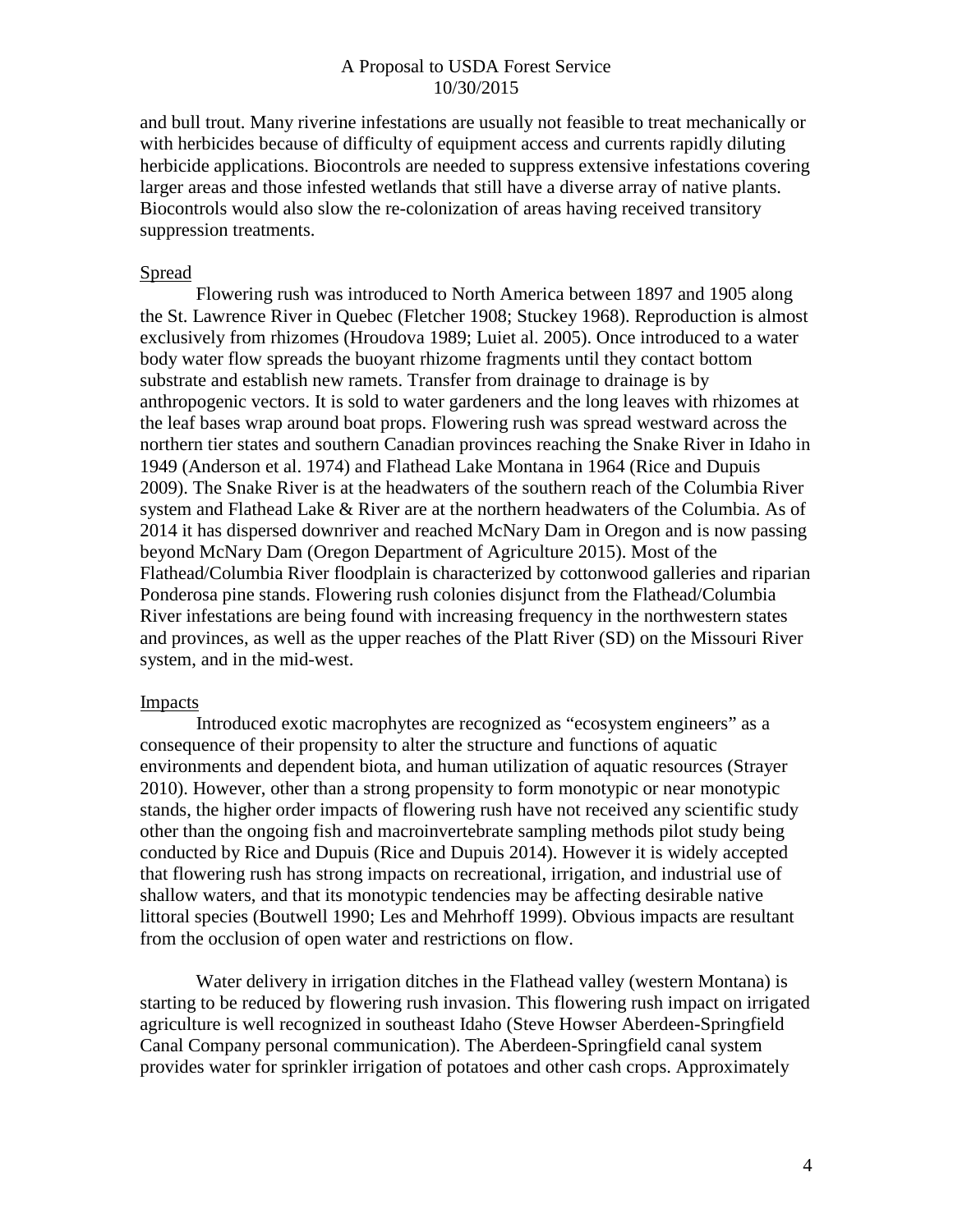150 miles of the 300 miles of the main delivery canals are infested with flowering rush and require some removal by mechanical methods every second or third year.

Recreational use of Flathead Lake (Montana), Lake Pend Oreille (Idaho), and small lakes in mid-western states (Wisconsin, Minnesota) is being impaired by dense monotypic infestations adjacent to the shoreline and docks. This includes impediment of boat passage due to prop fouling, blockage for swimming, and loss of open water for near shore fishing. The flowering rush infestations provide ideal habitat for great pond snails (*Lymnaea stagnalis*), which are an intermediate host for the trematode parasite (*Trichobilharzia ocellata*) that causes swimmer's itch.

The most critical environmental aspect of the flowering rush invasion is that it is forming dense stands in previously unvegetated littoral zones. As the extent of unchecked infestations increases there are likely to be trophic and ecosystem cascades. These would be the result of increased water temperature, nutrient transfers from the hydrosoil to the water column (Van Eeckhout and Quade 1994; Jameset al. 2003), altered sediment transport, deposition, and accretion rates; and formation of a dense but simplified three dimensional canopy structure. Swimmers inch may be dismissed as a simple nuisance however it is indicative of other higher order biotic impacts that are reasonable hypotheses of long term consequences of this invasion. Aquatic food webs are likely to be changed.

#### Facilitation of native salmonid predation:

Our investigations of flowering rush since 1997 indicate to us that flowering rush is inducing a classical "invasional meltdown" by facilitating other introduced and invasive species (Simberloff and Von Holle 1999). Of particular relevance for Native Tribes in Montana and throughout the Pacific Northwest are the negative impacts of flowering rush on the maintenance and restoration of native salmonids. The expanding stands of flowering rush provide habitat for structurally orientated introduced fish species that are obligate vegetation spawners. Some of these introduced fish are ambush predators of cutthroat trout, bull trout, and juvenile salmon. These vegetation adapted piscivorous species include small and large mouth bass, yellow perch, and northern pike (Tabor et al. 1993; Fritts and Pearsons 2004; Bonar S. A. et al. 2005; Schultz 2006; Cooper et al. 2008). The negative impact of structurally orientated introduced fish on open water native salmonids throughout the Columbia River Basin and other western states is well documented (Sanderson et al. 2009).

Northern pike have been confirmed as having serious impacts on cutthroat and federally listed Endangered bull trout in the Flathead River (Muhlfeld et al. 2008). Sloughs on the Upper Flathead River that are being utilized by radio tagged adult northern pike are heavily infested with flowering rush (Peter Rice, personal observation). Vegetation and plant litter are the key factors in adult northern pike habitat selection in that vegetation is mandatory for spawning, rearing juveniles, and used for ambush predation (Craig 1996). Northern pike in the Flathead system are utilizing mats of senesced flowering rush leaves from the previous year growth as their spawning beds. Juvenile northern pike are also very strongly associated with vegetated habitat (Holland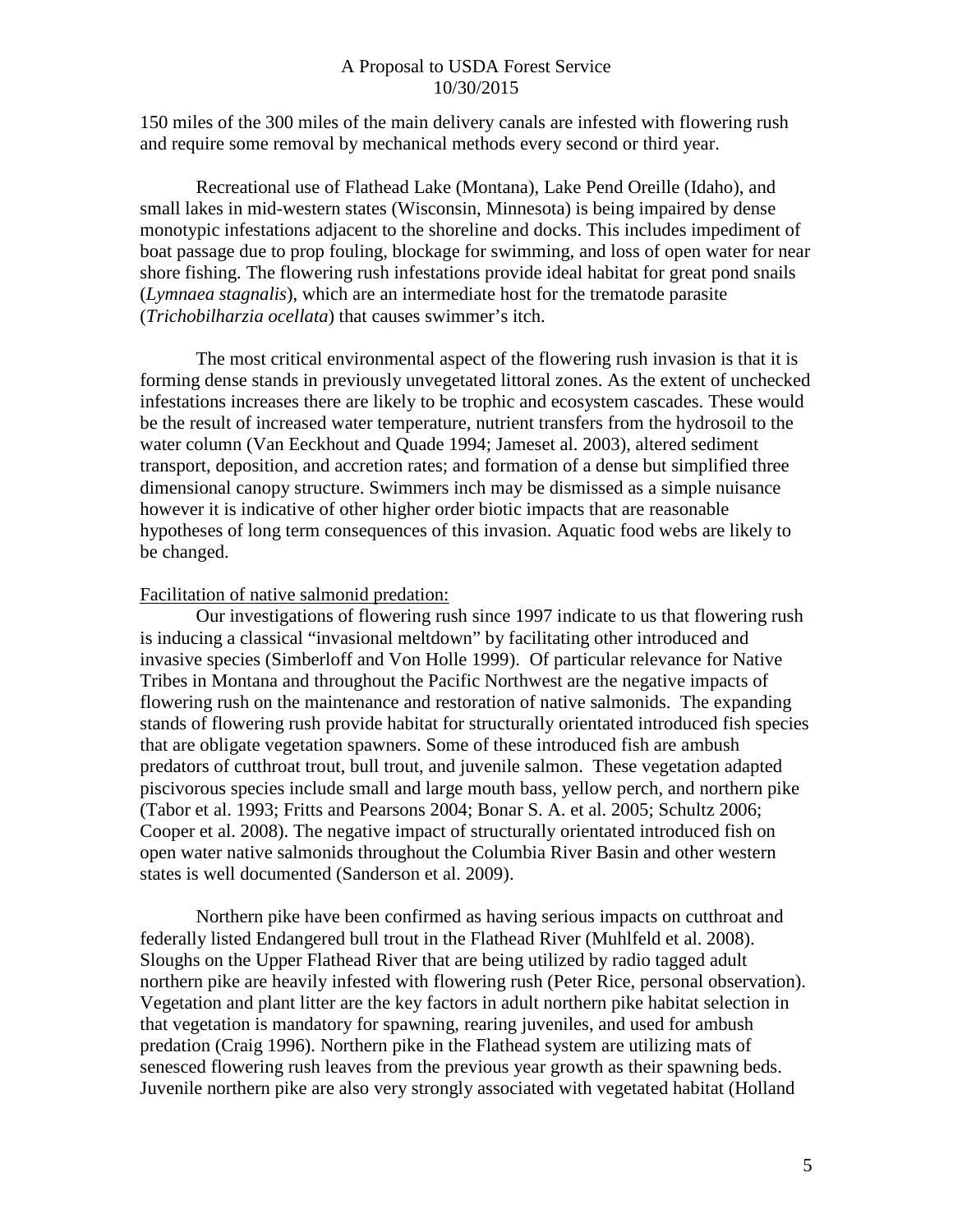and Huston 1984), where they can feed on small prey but also be sheltered from their predators which include cohorts of slightly larger cannibalistic juvenile northern pike (Craig 1996; Nilsson 2001; Pierce 2012). We believe that as new flowering rush leaves emerge in May the larval pike are attaching to these new leaves; then the juvenile stage shelters from cannibalistic predation in the thickening new growth.

### **Approach**

All developmental work on the biological control component of the project will be subcontracted to CABI in Switzerland. CABI started investigations on the prospects for biological control of flowering rush in 2012 and have the necessary material, expertise and equipment.

### **Objective 1**

During a literature survey for natural enemies associated with flowering rush in its native range, Europe 20 insect species and 4 fungal pathogens were found. Four insects were prioritized as potential agents, due to the fact that they are exclusively associated with flowering rush, and because they are likely the most damaging. One of these insects is the weevil *Bagous nodulosus*. So far, CABI staff found *B. nodulosus* at field sites in northern Germany, Hungary, the Czech and Slovak Republics, Serbia, Poland and Georgia. Investigations were started on its biology, how to rear this species under confined conditions, and its host-specificity.

Oviposition occurs in May and June above and below the water and larvae develop during June and July. In August adults start to emerge, overwinter and lay eggs the following year. CABI found that larvae do not only mine in the leaves of flowering rush – as recorded in the literature - but also move down to the upper parts of the rhizomes. Rearing was successful but infestation levels remain variable and methods will need to be improved.

In host-specificity tests conducted so far, eggs were only laid onto flowering rush and none of the 19 exposed test plant species were accepted, indicating a very narrow host range of *B. nodulosus*. Tests will be continued and completed during the three year study period. The test plant list established contains 47 plant species, the majority native to North America.

#### Sequential no-choice oviposition tests:

To see whether any plant species other than flowering rush is accepted for oviposition by *B. nodulosus,* sequential no-choice oviposition tests will be continue to be conducted on the remaining 28 non-target species. Cut plant pieces will be offered inserted in blocs of florist sponge or free floating in transparent plastic cylinders (16cm high and 11cm diameter). Each cylinder will either contain a test plant species or the control, flowering rush. One egg laying female of *B. nodulosus* will be placed in each cylinder for two days, after which time the material will be dissected for eggs. After exposure to a test plant, weevils will be offered flowering rush to verify that they are still laying eggs. Only still egg laying females will be re-used and offered another test plant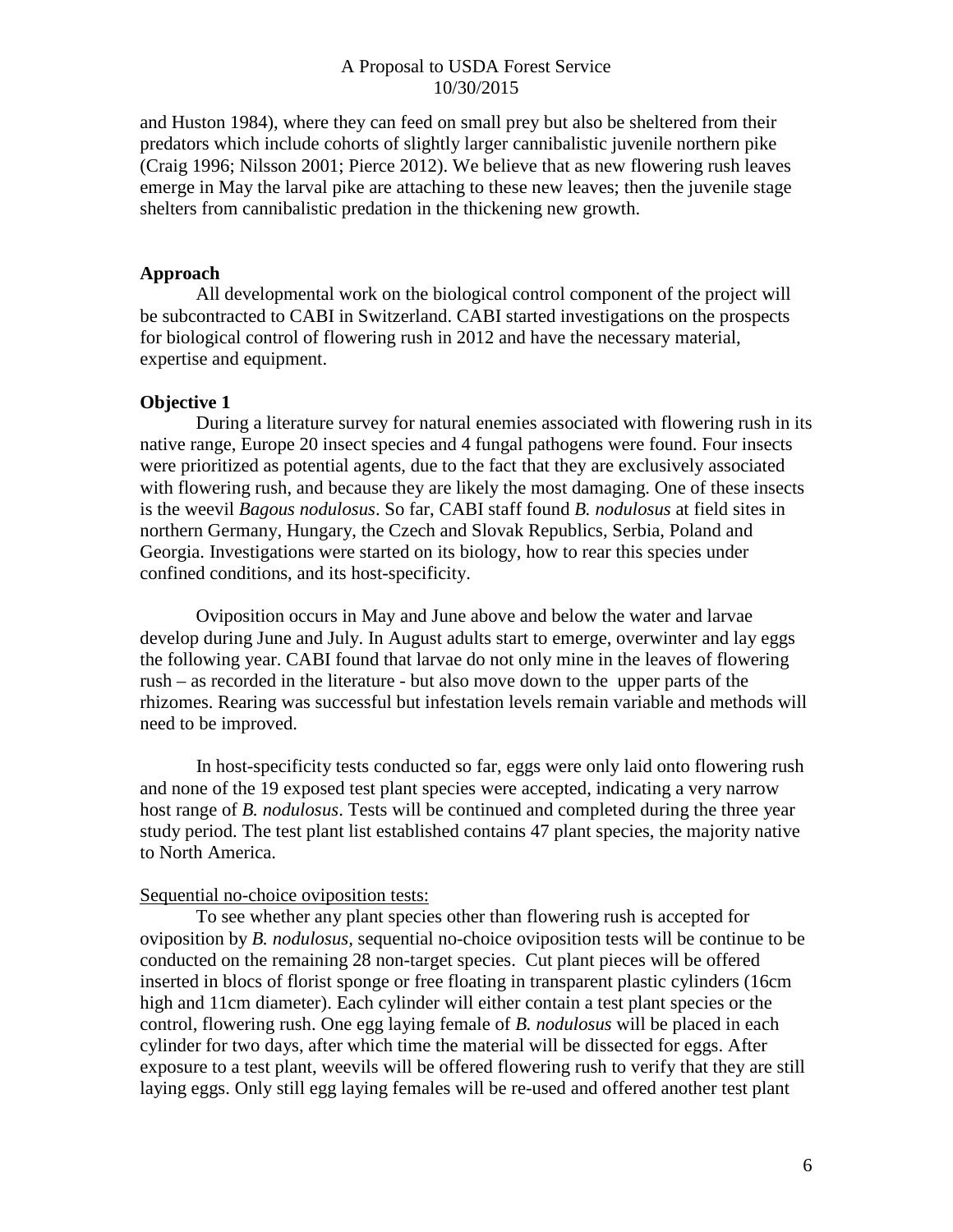species. This testing method was developed in 2014 and works well. Additional test plant seeds and rhizomes have been sent to CABI in 2015. Together with plant species CABI can obtain in Europe, more than half of the 47 proposed test plant taxa are currently available. A minimum of five replicates will be established per test species. Remaining non-target test plant species collections/shipments will be continued in 2016 by the North American members of the Flowering Rush Biocontrol Consortium.

#### No-choice development tests:

Should a test plant be accepted for oviposition, the respective species will be exposed as a potted plant to check for potential larval development of *B. nodulosus.* Two egg laying females will be placed onto individually potted, gauze-covered plants of the test plant species. After about five days, weevils will be retrieved, the plants checked for oviposition holes, recovered with a gauze bag and placed into an artificial pool. Flowering rush plants will be established in parallel as controls. After three to four weeks, all plants will be dissected and checked for dead or alive larvae or signs of larval mining.

### Improving rearing methods:

Although CABI was able to successfully rear *B. nodulosus*, the success rate is not satisfactory and infestation levels are variable. CABI started investigating various factors that could potentially influence rearing success, such as water quality (presence of algae), water level and water temperature. From other projects with aquatic weevils it is known that bacteria or phoretic mites can cause premature death of larvae. Thus, more attention towards water hygiene will be paid and any larvae found dead during rearing will be visually inspected or sent for analysis.

#### Quantifying the impact of *B. nodulosus* on flowering rush:

Provided CABI is successful in developing a reliable rearing method resulting in consistent attack levels, an impact experiment will be established. Different densities of egg laying females and males of *B. nodulosus* will be released onto individually potted, gauze-covered plants of flowering rush. After 2-3 weeks, weevils will be retrieved and plants re-covered. CABI has had the experience that potted flowering rush plants do not support frequent handling. The plants will therefore be left in an artificial pond at least until larval development is completed (6-8 weeks). Plants will then be measured (e.g. number of leaves, leaf height) and dissected. Any mines, larvae, pupae or adults will be recorded and biomass of above and below-ground plant parts will be taken.

### **Objective 2**

The other three potential agents for flowering rush found during a literature search are: the weevil *Bagous validus*, the agromyzid fly *Phytoliriomyza ornata* and the ephydrid fly *Hydrellia concolor*. While *B. validus* is only recorded from south eastern European countries, *P. ornata* and *H. concolor* are present in most central and northern European countries. Little is known about the biology of these three species. All are recorded to mine in the leaves of flowering rush. According to CABI dissections, damage caused by weevil larvae seems to be more important than the one caused by fly larvae. However, it is common practice in foreign exploration to study several potential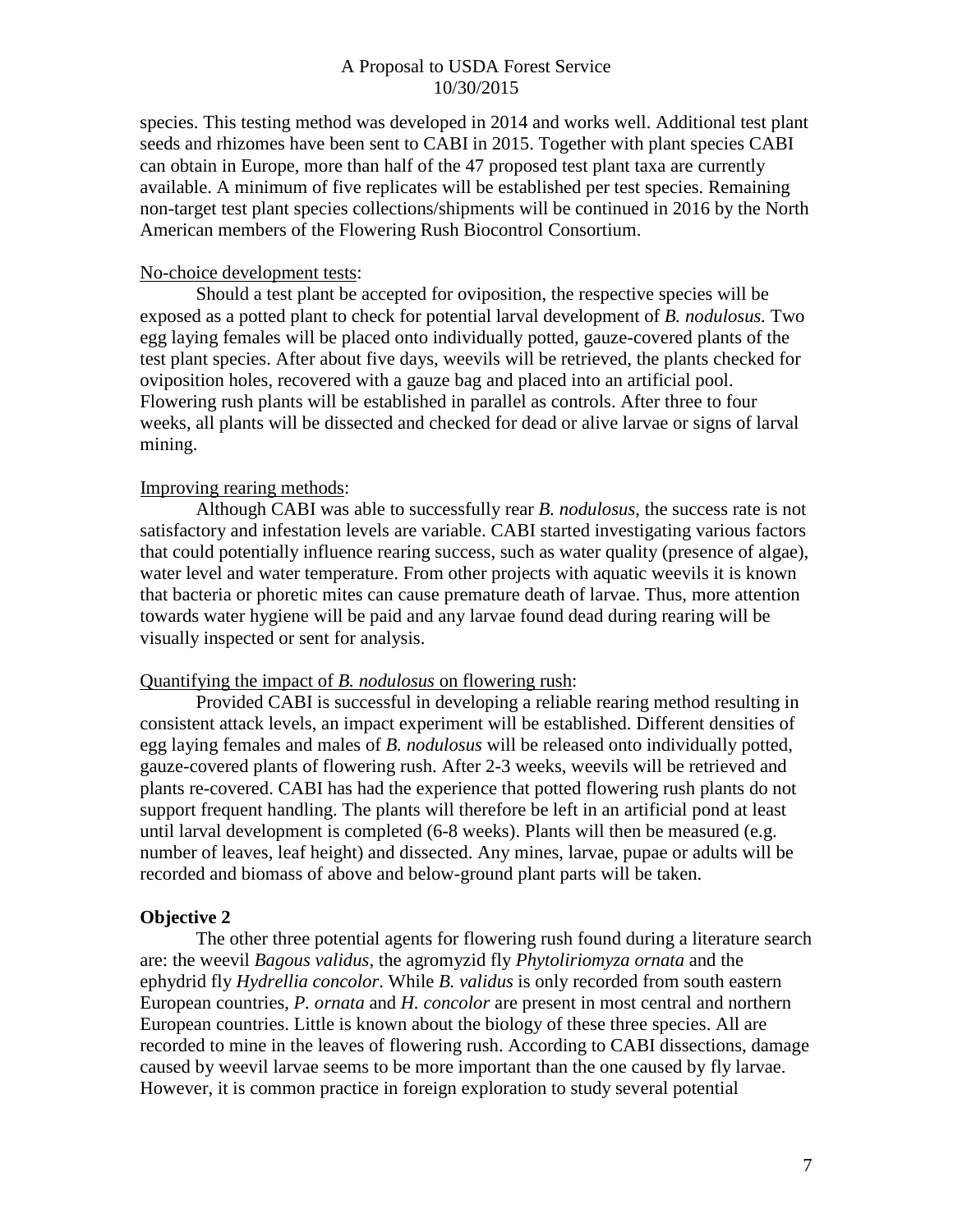biocontrol agents in parallel since they might slightly differ in their phenology, feeding habit and/or impact and often multiple agents are needed to curb the spread of an invasive plant. We therefore think it is warranted to start working on at least one additional agent apart from *B. nodulosus* and that this will increase chances of successfully controlling flowering rush.

Adults of *B. validus* were collected for the first time in 2015. Some larvae of the two flies were found upon dissection of field collected flowering rush plants in northern Germany and Czech and Slovak Republics. A few of these adult flies could be reared through. Additional sites of flowering rush with occurrence records of these species will be visited in 2016 and 2017. Because *B. validus* appears to be even rarer than *B. nodulosus,* CABI's priority will be to establish a rearing colony at the Centre in Switzerland. The biology of these insects will need to be studied in order to develop viable methods for host range testing and impact studies.

#### **Objective 3**

Prepare the petition to TAG by December 31, 2018 for *B. nodulosus* field release.

#### **Objective 4**

Peter Rice will develop the subcontracts with CABI and Salish Kootenai College, administer the project and insure that all reporting deadlines are met. He will provide CABI and the Flowering Rush Consortium with test plant materials as needed, support for the *B. nodulosus* TAG petition, information on the biology, ecology, and distribution of flowering rush in North America as well as the continued development of integrated weed management tools.

#### **Objective 5**

5a. Securing tribal involvement in the efforts of the Flowering Rush Biocontrol Consortium and management planning.

Virgil Dupuis, Extension Director at Salish Kootenai College has agreed to participate as a tribal representative with the Flowering Rush Biocontrol Consortium and multi-agency management planning. Virgil also participate in identifying and documenting tribal invasive species engagement through Deborah Hayes, Forest Service; NPL, Invasive Species, Rangelands and Experimental Forests and Ranges. Virgil also serves on the Montana Invasive Species Advisory Board, representing seven Montana tribes in the development of a statewide invasive species strategic plan. Through these processes he will collect tribal input concerning Flowering Rush Biocontrol Consortium.

5b. Engage Pacific Northwest tribes with flowering rush biocontrol and exchange information on the quantification of environmental impacts of flowering rush.

Virgil will make contact with Columbia River tribes and organizations like the Intertribal Fish and Wildlife Commission and the Bonneville Power and USFWS Tribal Fisheries Programs involved with native fish and aquatic invasive and terrestrial plants. Columbia River Tribes including the Kalispell, Colville, Warm Springs, Nez Perce, and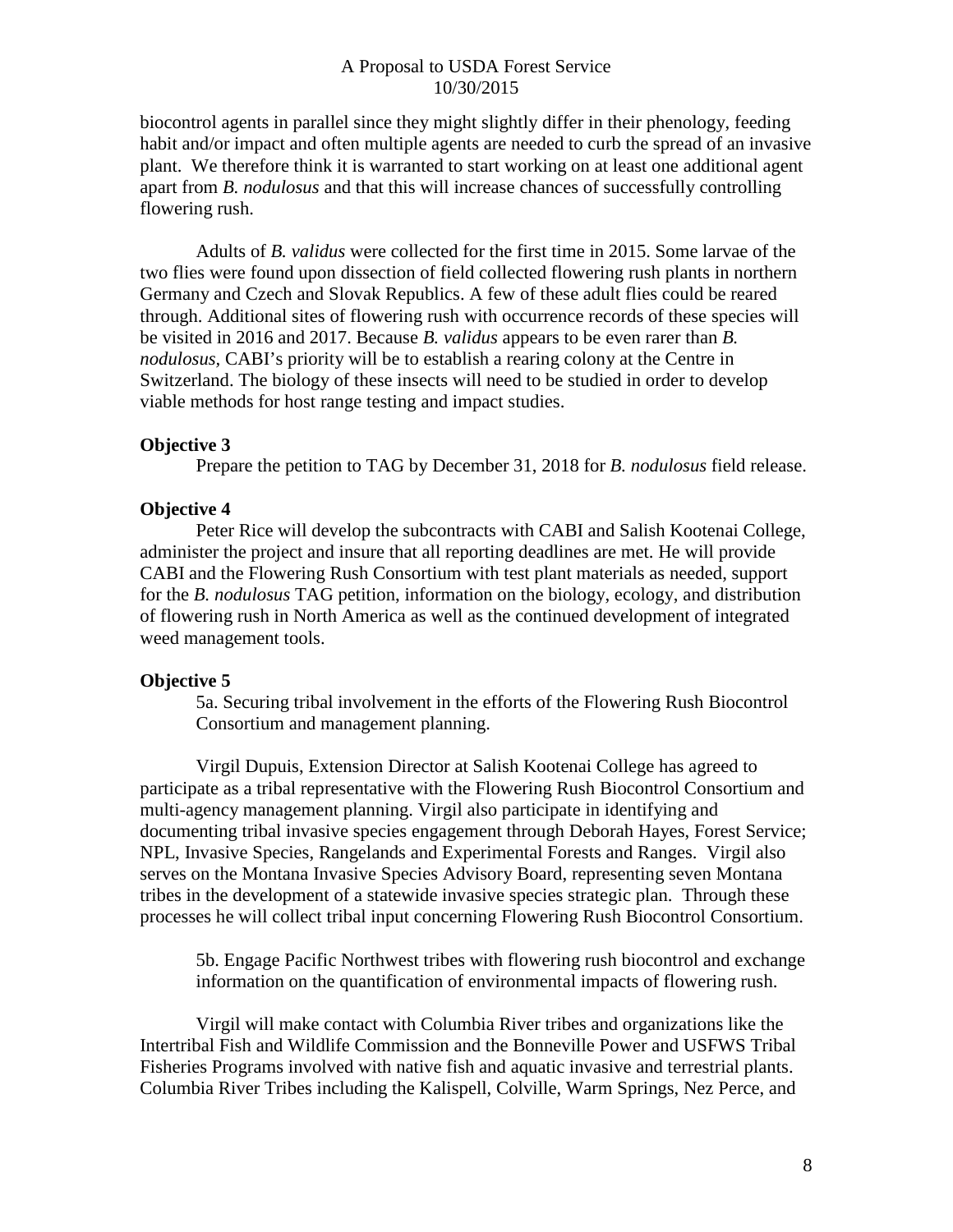Yakima have interests in the prevention, management, and control of flowering rush within the Basin due primarily to habitat conversion favoring invasive non-native fish like northern pike and bass that prey heavily on native salmon, bull trout, and cutthroat.

5c. Secure additional tribal related funding for flowering rush bio-control.

Working with the Washington State Invasive Species Coordinator, Raquel Croiser and Jennifer Andreas; Flowering Rush Biological Control Project Director, Washington State University Extension, additional funding requests will be made to the Bureau of Indian Affairs. The Kalispell Tribe, through invasive plant funding from the Bureau of Indian Affairs has contributed \$8,920 to the bio-control project. Similar support will be sought from Columbia River Tribes to establish another funding stream to support the biological control project. Other funding sources with tribal responsibilities like Bonneville Power Administration, Fish and Wildlife Service, and the Army Corps of Engineers will be sought to help address tribal interests.

### **Expected Products and Outcomes**

The proposed research will lead to two expected products. First, a test plant list for host-range testing of potential flowering rush biocontrol agents will be submitted to the USDA, APHIS Technical Advisory Group (TAG) for comment. A draft list of 47 taxa already exists but would need to be revised by project partners. Second, we expect to complete host range testing for the weevil *B. nodulosus* on non-target test plants and submit a petition for field release to TAG for review. If approved by TAG and APHIS-PPQ, this can lead to the release of *B. nodulosus* for control of flowering rush in areas where mechanical and chemical control methods are not sufficiently effective or long term, uneconomic because of the extent of the infestation, or the site still has a diverse array of native plants. This action can reduce the time to achieve wide-spread long term control of flowering rush and reduce the impact of this invasive plant on aquatic systems in the US.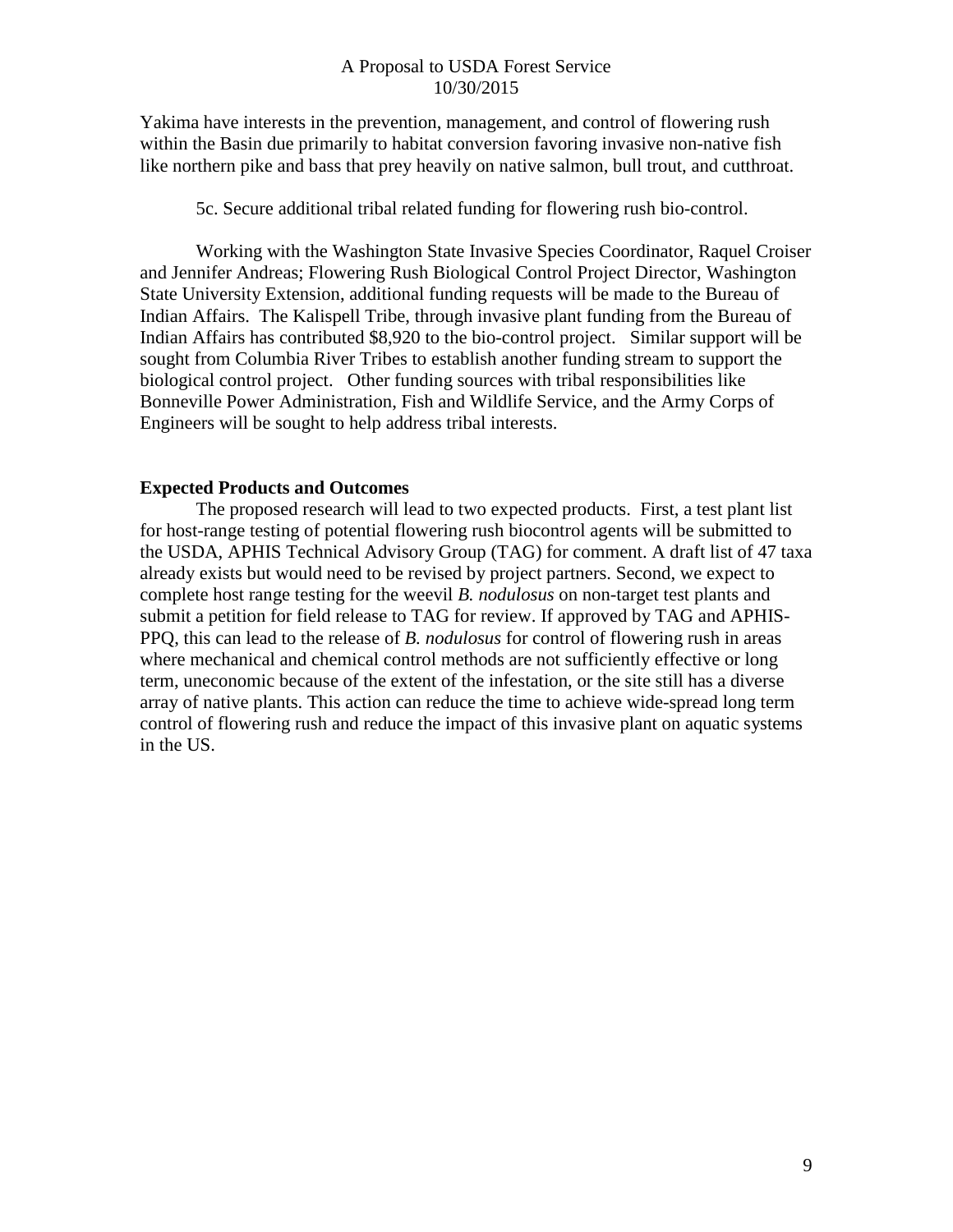#### **Curriculum Vitae Peter Marvin Rice Flowering Rush Projects Vita** November 2014<br>Research Associate / INVADERS Project Director http://invader.dbs.umt.edu Research Associate / INVADERS Project Director

BA Environmental Biology, University of Montana, 1973

At UM conducting environmental science & plant ecology research since 1970

State of Montana/EPA licensed for Herbicide Research & Demonstration Projects (license 13220-15)

## Research Interests:

Planning and coordination of multi disciplinary studies in applied ecology and resource management with emphasis on weed control and native plant community restoration. Exotic species and biological diversity. Integrated weed management (herbicides, burning, biocontrols, revegetation). Exotic plant biogeography and GIS applications in weed management. Database designs, software applications, and web based systems for natural resource management decision making. Risk assessment & environmental fate modeling. Plant ecology and alteration of ecosystem structure and service functions. Vegetation surveys. Experimental design, statistical analysis.

## Flowering Rush Technical Reports

- Rice, Peter M.; Toney, J. C.; Sacco, Robert. 1997. Potential exotic plant species invading the Blackfoot drainage: Bureau of Land Management.<http://invader.dbs.umt.edu/blackfoot/blfoot.asp>
- Rice, P.M., Dupuis V. & Mitchell, A. 2008. Flowering Rush: An Invasive Aquatic Macrophyte Infesting The Columbia Basin. 71 PowerPoint slides. [http://www.weedcenter.org/research/docs/Flowering\\_Rush\\_Fall\\_2009.pdf](http://www.weedcenter.org/research/docs/Flowering_Rush_Fall_2009.pdf)
- Rice, P.M., Dupuis V. & Mitchell, A. 2009. Results in the Second Summer After Foliar Application of Herbicides to Flowering Rush. 7p.
- Rice, P.M. & Dupuis, V. 2009. Flowering Rush: An Invasive Aquatic Macrophyte Infesting The Headwaters Of The Columbia River System. 11 p. [http://www.weedcenter.org/research/docs/Flowering Rush white paper.pdf](http://www.weedcenter.org/research/docs/Flowering%20Rush%20white%20paper.pdf)
- Rice, P.M. & Tyro, F. 2009. Flowering Rush: Invasion of the Columbia River System. Video 12 min. [http://www.weedcenter.org/research/Flowering\\_Rush\\_Video.html](http://www.weedcenter.org/research/Flowering_Rush_Video.html)
- Rice, P.M., Reddish, M., Dupuis V. & Mitchell, A. 2010. Flowering Rush Mapping and Spatial Prediction Model. 16p. [http://www.weedcenter.org/research/docs/Flowering Rush Spatial Final Report.pdf](http://www.weedcenter.org/research/docs/Flowering%20Rush%20Spatial%20Final%20Report.pdf)
- Parkinson, H.; Mangold, J.; Dupuis, V.; Rice, P. 2010. Bozeman, MT: Montana State University Extension. EB0201. 12p
- Rice, P.M. 2010. Screening Trial of Water Column Injection Herbicides for Flowering Rush Suppression. Montana Dept of Agriculture Noxious Weed Trust Fund Grant No. 2009-014. Helena, MT. 5p.
- Rice, P.M., Skibo, A., & Dupuis, V. 2014. 2013 Greenhouse Bucket CET for Screening Herbicides for Activity on Flowering Rush Leaf Injury 4 Months & "2nd Growing Season" after Treatments. Division Biological Sciences, University of Montana. 7p.
- Rice, P.M. & Dupuis, V. 2014. Invasion Meltdown: Flowering Rush Facilitation of Northern Pike in the Columbia River Basin. Division Biological Sciences, University of Montana. 15p.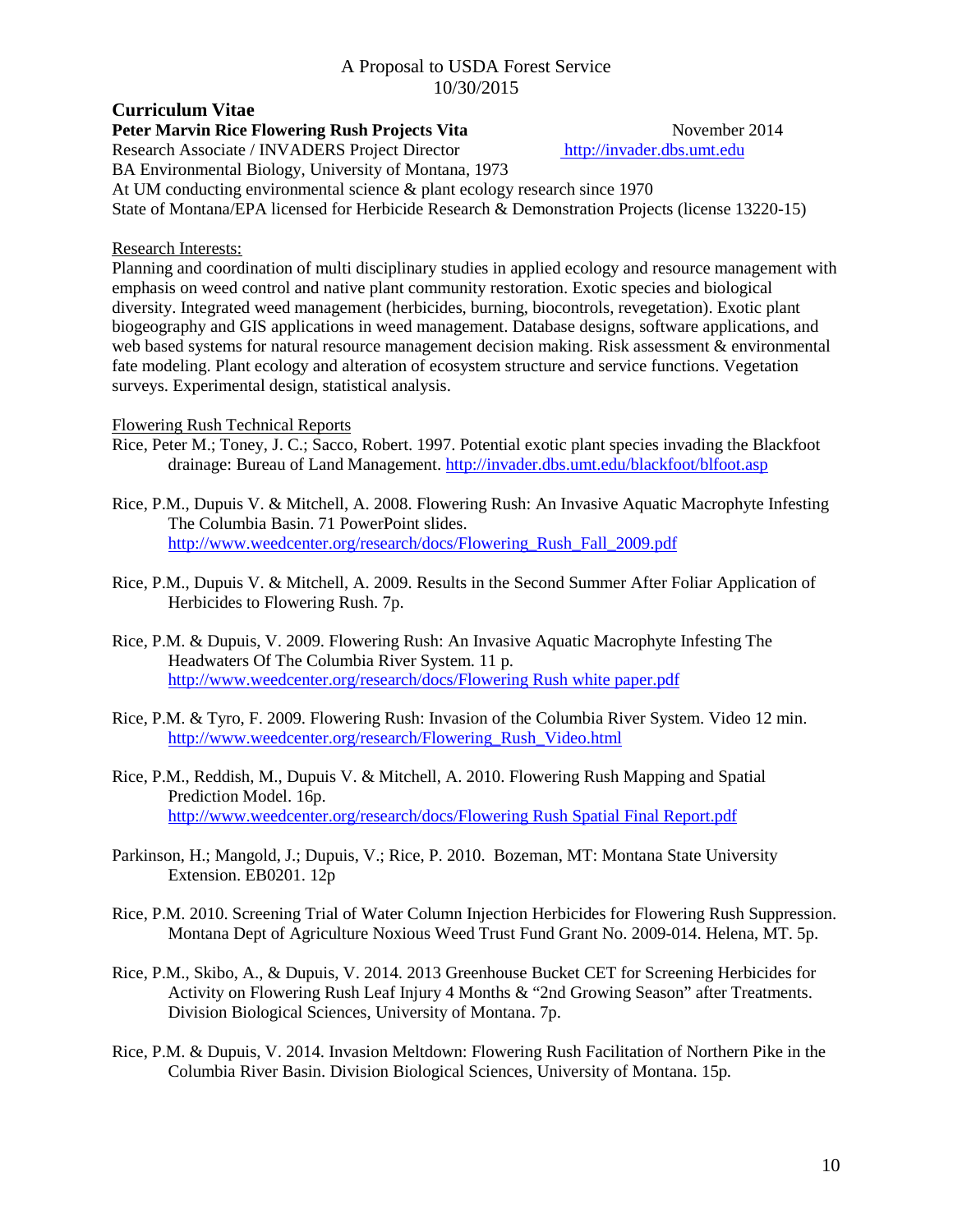# **CABI Switzerland**

CABI Switzerland (CABI CH) is one of eleven overseas Centers of CAB International, an intergovernmental not-for-profit organization. The Centre in Switzerland was established nearly 60 years ago and has since been conducting foreign exploration for the classical biological control of invasive plant and insect pests, mainly for North America. For instance, the biological control agents currently being used to good effect against leafy spurge, knapweeds, purple loosestrife, Dalmatian toadflax and houndstongue were mostly researched and supplied by our Centre. At present, our Weed Biological Control Group is working on 17 invasive weed species on behalf of the USA and Canada with the aim to find and supply biological control agents for introduction [\(http://www.cabi.org/default.aspx?site=170&page=1309\)](http://www.cabi.org/default.aspx?site=170&page=1309). Apart from the search for natural enemies and host-specificity testing, CABI's work includes behavioral studies, studies on the impact of agents, their potential interactions, and plant population dynamics.

The Centre is equipped with an insect quarantine facility, laboratories for pathogen and insect work and chemical analyses, five greenhouses, and extensive garden space to grow plants and conduct experiments. Besides, scientists at CABI CH have established an extensive network of collaborators and contacts across Europe and Asia to facilitate field surveys and conduct open-field tests.

The Centre currently employs 18 research scientists, four PhD students, about 15 temporary technical assistants, two gardeners, two finance officers, one person providing IT support and one administrator. In addition to classical weed biological control, the Centre has expertise in arthropod biological control, integrated crop management, ecosystem management, and risk analyses and invasion ecology.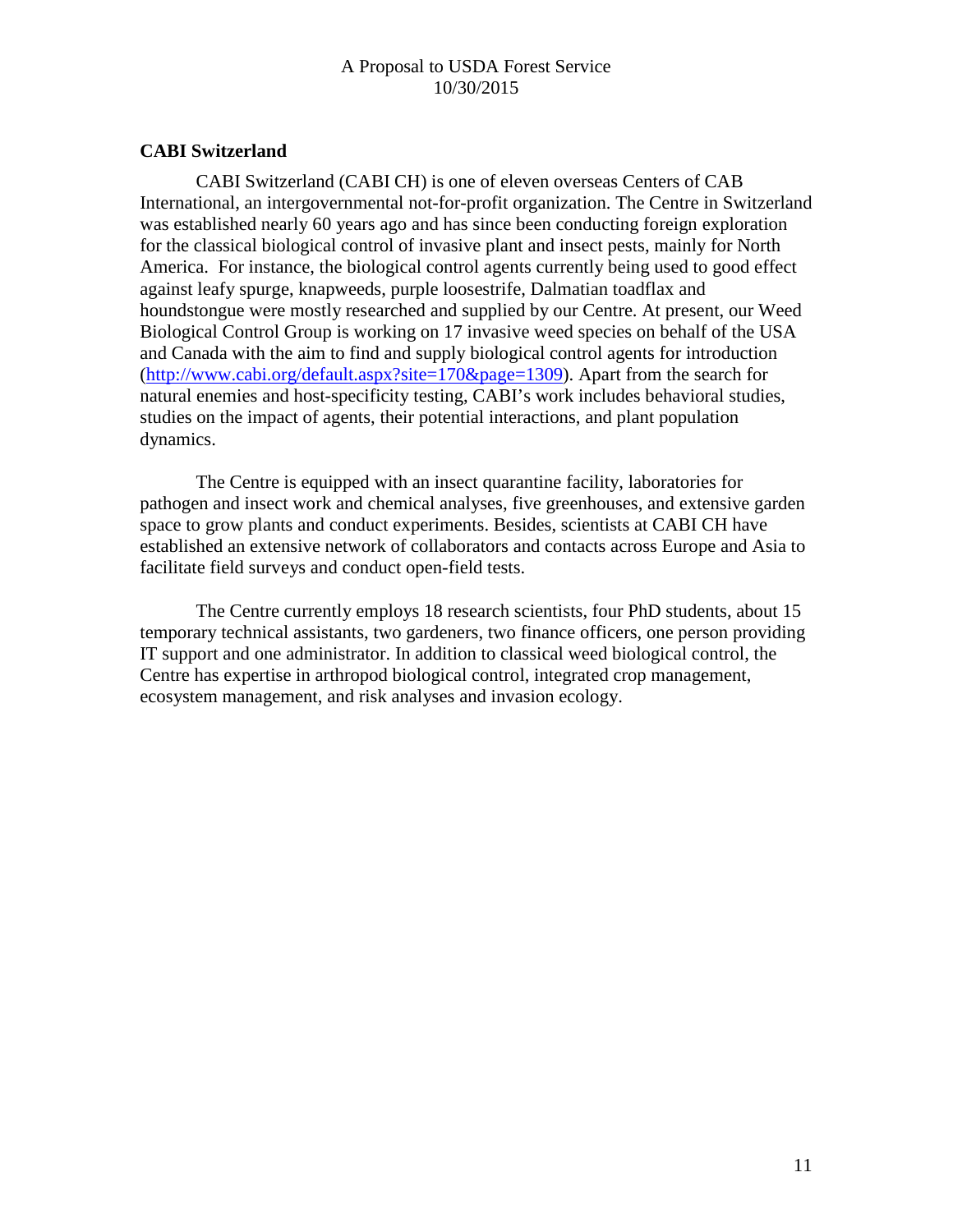| <b>Budgets</b>                      |                                                       |         |       |        |                                 |                        |
|-------------------------------------|-------------------------------------------------------|---------|-------|--------|---------------------------------|------------------------|
| <b>Expense Category</b>             | FY2016 (First Year of Three)                          |         |       |        | <b>FS Grant</b>                 |                        |
| <b>Salaries</b>                     |                                                       | rate    |       | mo.    | <b>Funds</b>                    | <b>Match</b>           |
| <b>Benefits</b>                     | <b>Peter Rice</b>                                     | 8,751   | month | 0.50   | 4,376                           |                        |
|                                     | Rice 29%+1,054 health ins.                            | 3,592   | month | 0.50   | 1,796                           |                        |
| Communications                      | wire transfers                                        |         |       |        | 75                              |                        |
| Sub-Awards                          | <b>CABI Switzerland</b><br>Salish Kootenai College    |         |       |        | 20,000<br>7,901<br>27,901       |                        |
|                                     | MT Dept Agriculture or Other State Consortium Partner |         |       |        |                                 | 9,391                  |
| <b>TOTAL DIRECT COSTS</b>           |                                                       |         |       |        | 34,148                          |                        |
| F&A                                 | USFS BCIP does not allow IDC                          |         |       |        | 0                               |                        |
| <b>TOTAL UM COSTS</b>               |                                                       |         |       |        | 34,148                          |                        |
| UM WAIVED IDC<br><b>TOTAL MATCH</b> |                                                       | half of | 45%   | of TDC |                                 | 7,683<br>17,074        |
| <b>Expense Category</b>             | FY2017 (Second Year of Two)                           |         |       |        |                                 |                        |
| <b>Salaries</b>                     |                                                       | rate    |       | mo.    | <b>FS Grant</b><br><b>Funds</b> | <b>Match</b>           |
| <b>Benefits</b>                     | Peter Rice                                            | 9,188   | month | 0.50   | 4,594                           |                        |
|                                     | Rice at 29%+1,159 health ins.                         | 3,824   | month | 0.50   | 1,912                           |                        |
| Communications                      | wire transfers                                        |         |       |        | 75                              |                        |
| Sub-Awards                          | <b>CABI Switzerland</b><br>Salish Kootenai College    |         |       |        | 20,000<br>7,901                 |                        |
|                                     | MT Dept Agriculture or Other State Consortium Partner |         |       |        | 27,901                          | 9,483                  |
| <b>TOTAL DIRECT COSTS</b>           |                                                       |         |       |        |                                 |                        |
|                                     |                                                       |         |       |        | 34,482                          |                        |
| <b>F&amp;A</b>                      | USFS BCIP does not allow IDC                          |         |       |        | 0                               |                        |
| <b>TOTAL UM COSTS</b>               |                                                       |         |       |        | 34,482                          |                        |
| UM WAIVED IDC<br><b>TOTAL MATCH</b> |                                                       | half of | 45%   | of TDC |                                 | <u>7,758</u><br>17,241 |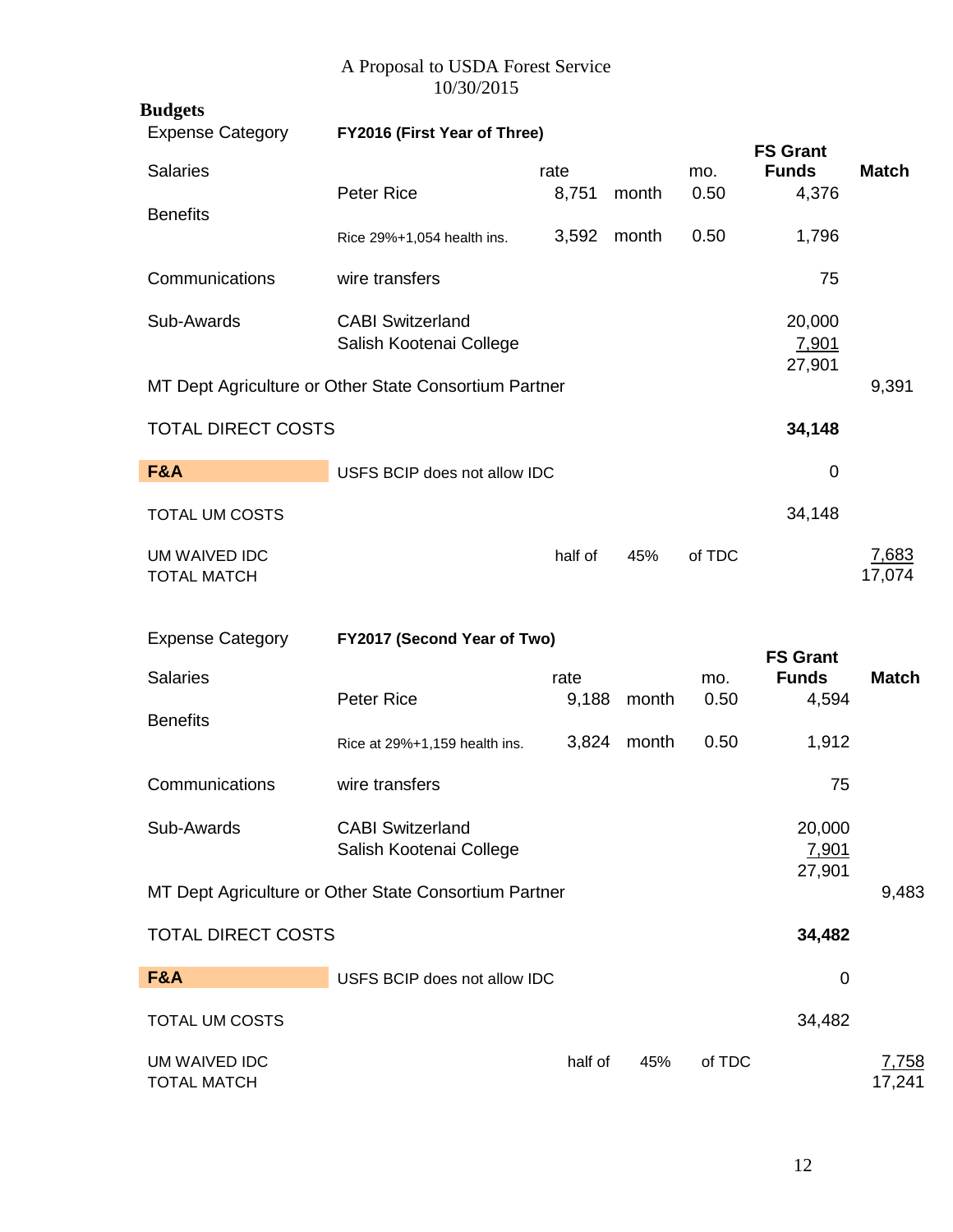| <b>Expense Category</b>             | FY2018 (Third Year of Three)                          |         |       |        |                                 |                 |
|-------------------------------------|-------------------------------------------------------|---------|-------|--------|---------------------------------|-----------------|
| <b>Salaries</b>                     |                                                       | rate    |       | mo.    | <b>FS Grant</b><br><b>Funds</b> | <b>Match</b>    |
|                                     | Peter Rice                                            | 9,188   | month | 0.50   | 4,824                           |                 |
| <b>Benefits</b>                     | Rice at 29%+1,275 health ins.                         | 4,073   | month | 0.50   | 2,037                           |                 |
| Communications                      | wire transfers                                        |         |       |        | 75                              |                 |
| Sub-Awards                          | <b>CABI Switzerland</b><br>Salish Kootenai College    |         |       |        | 20,000<br>7,901<br>27,901       |                 |
|                                     | MT Dept Agriculture or Other State Consortium Partner |         |       |        |                                 | 9,581           |
| <b>TOTAL DIRECT COSTS</b>           |                                                       |         |       |        | 34,837                          |                 |
| F&A                                 | USFS BCIP does not allow IDC                          |         |       |        | 0                               |                 |
| <b>TOTAL UM COSTS</b>               |                                                       |         |       |        | 34,837                          |                 |
| UM WAIVED IDC<br><b>TOTAL MATCH</b> |                                                       | half of | 45%   | of TDC |                                 | 7,838<br>17,419 |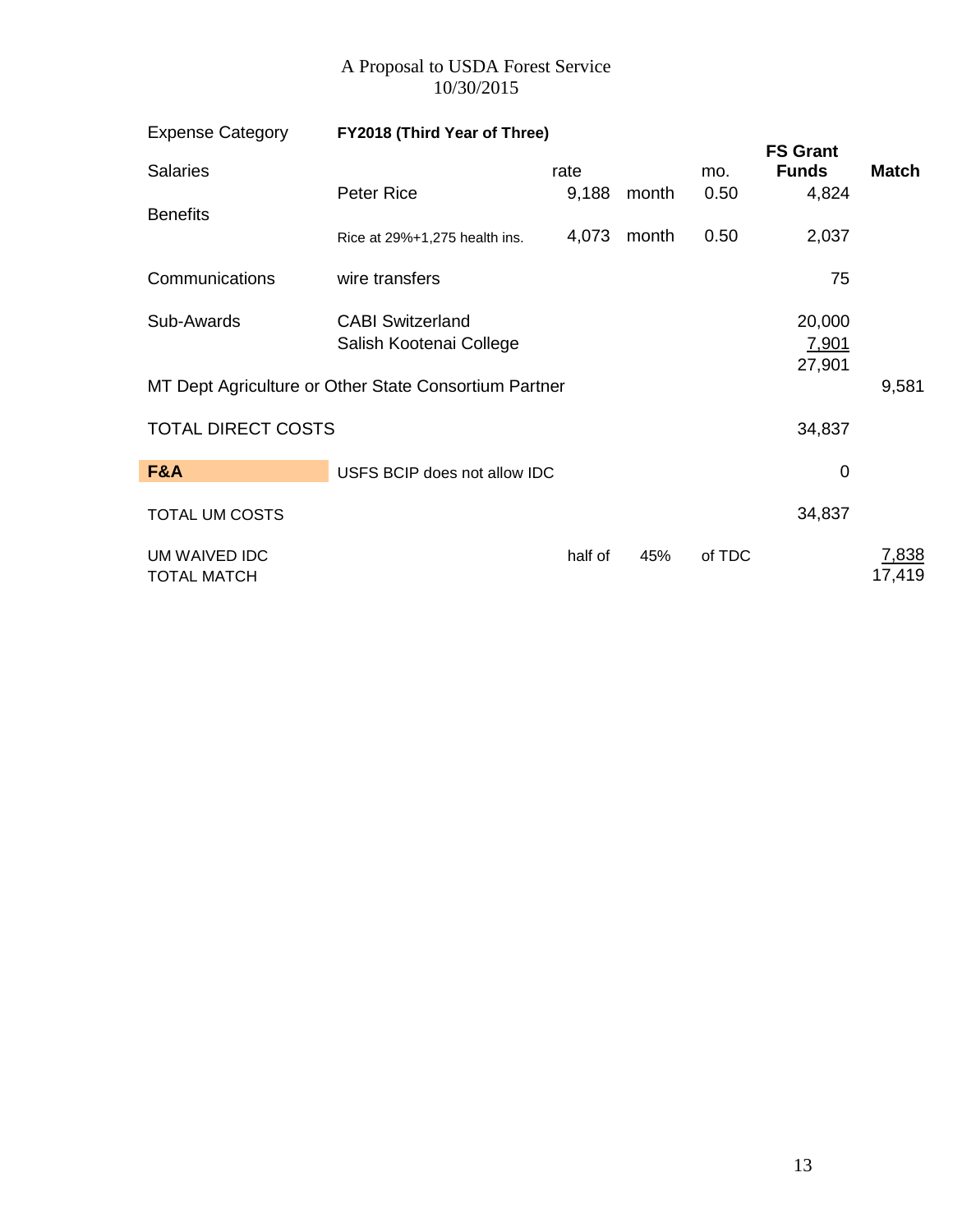| <b>Expense Category</b>             | Total 3 Year Budget: FY2016 + FY2017 + FY2018         |          |       |        |                                 |                         |
|-------------------------------------|-------------------------------------------------------|----------|-------|--------|---------------------------------|-------------------------|
| <b>Salaries</b>                     |                                                       | avg rate |       | mo.    | <b>FS Grant</b><br><b>Funds</b> | Match                   |
|                                     | Peter Rice                                            | 9,196    | month | 1.5    | 13,794                          |                         |
| <b>Benefits</b>                     | Rice at 29%+1,025 health ins.                         | 3,830    | month | 1.5    | 5,745                           |                         |
| Communications                      | wire transfers                                        |          |       |        | 225                             |                         |
| Sub-Awards                          | <b>CABI Switzerland</b><br>Salish Kootenai College    |          |       |        | 60,000<br>23,703<br>83,703      |                         |
|                                     | MT Dept Agriculture or Other State Consortium Partner |          |       |        |                                 | 28,454                  |
| <b>TOTAL DIRECT COSTS</b>           |                                                       |          |       |        | 103,467                         |                         |
| <b>F&amp;A</b>                      | USFS BCIP does not allow IDC                          |          |       |        | $\mathbf 0$                     |                         |
| <b>TOTAL UM COSTS</b>               |                                                       |          |       |        | 103,467                         |                         |
| UM WAIVED IDC<br><b>TOTAL MATCH</b> |                                                       | half of  | 45%   | of TDC |                                 | <u>23,280</u><br>51,734 |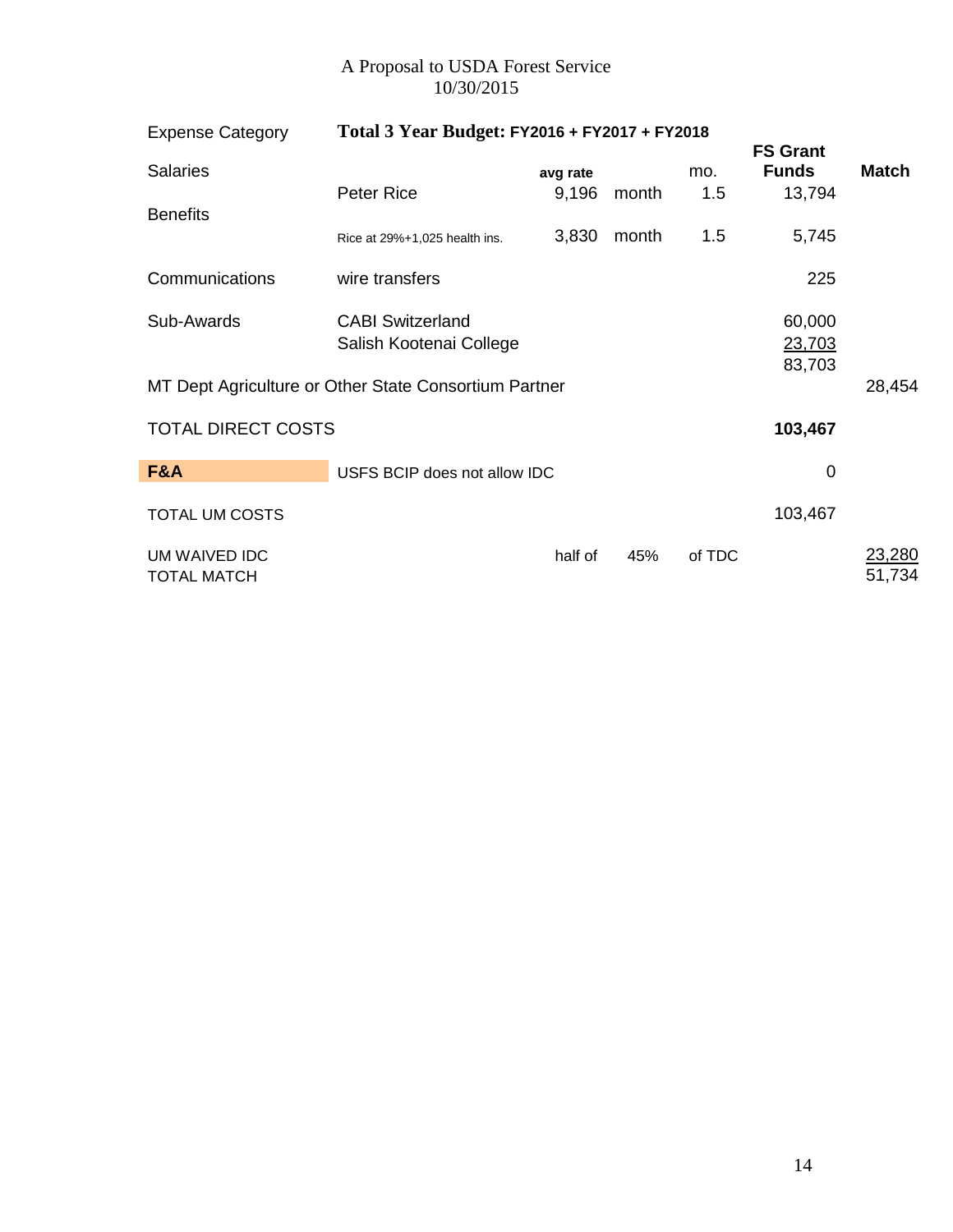| 6,612  |
|--------|
| 2,145  |
| 3,223  |
|        |
| 1,829  |
| 1,229  |
| 4,962  |
| 20,000 |
|        |

#### **Details of Annual Budget (3 years) for Salish Kootenai College**

1 month Virgil Dupuis salary and fringe; \$6,150 Travel. \$1,251 Columbia River tribes visit. 1,000 miles @ .575= \$575. 5 days per deim @ \$64/d= \$320. 4 nights lodging  $\omega$  \$89/night= \$356 Communications, supplies. \$500 **TOTAL PER YEAR \$7,901 TOTAL 3 YEARS \$23,703**

#### **Timetable**

We expect to submit the test plant list by December 31, 2016, complete the hostrange testing of *B. nodulosus* in summer 2017, quantify its impact on flowering rush during 2017 and potentially 2018, and prepare the petition for field release to TAG by December 31, 2018. Progress reports will be submitted as required.

### **Literature Cited**

- Anderson, L. C.; Zeis C. D.; Alam, S. M. 1974. Phytogeography and possible origins of Butomus umbellatus in North America. Bulletin of the Torrey Botanical Club. 101(5): 292-296.
- Bonar S. A.; Bolding, B. D.; Divens, M.; Meyer, W. 2005. Effects of Introduced Fishes on Wild Juvenile Coho Salmon in Three Shallow Pacific Northwest Lakes. Transactions of the American Fisheries Society. 134: 641-652.

Boutwell, J. E. 1990. Flowering rush: a plant worth watching. Aquatics. 12: 8-11.

Cooper, J. E.; Mead, J. V. F. J. M.; Werner, R. G. 2008. Potential effects of spawning habitat changes on the segregation of northern pike (*Esox lucius*) and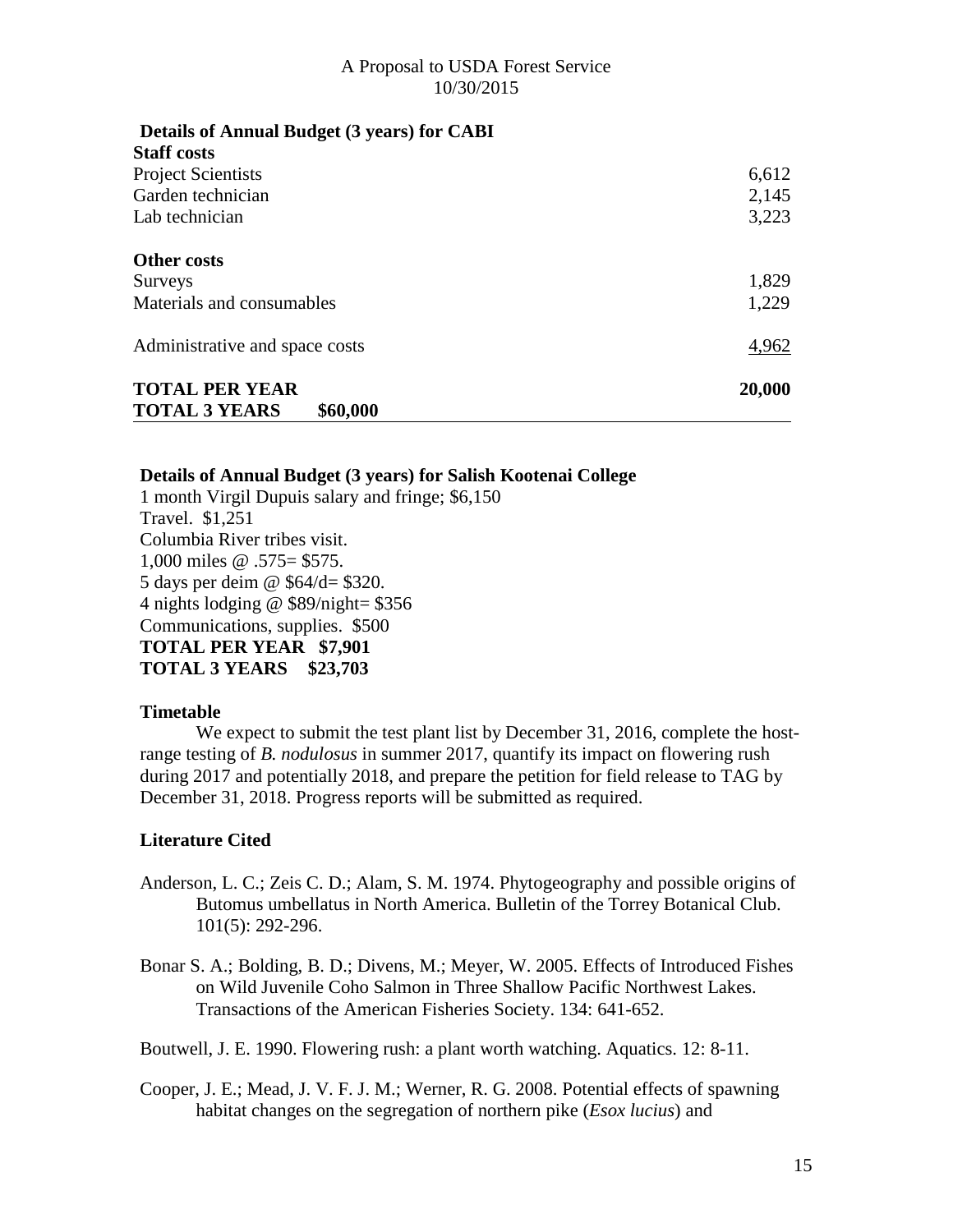muskellunge (*E. masquinongy*) in the Upper St. Lawrence River. Hydrobiologia. 601: 41-53.

- Craig, J. F., Editor. 1996. Pike biology and exploitation. London: Chapman & Hall. 298p
- Fletcher, J. 1908. Two newly introduced European plants. The Ottawa Naturalist. 22: 80- 81.
- Fritts, A. L.; Pearsons, T. N. 2004. Smallmouth Bass Predation on Hatchery and Wild Salmonids in the Yakima River, Washington. Transactions of the American Fisheries Society. 133: 880-895.
- Hroudova, Zdenka. 1989. Growth of *Butomus umbellatus* at a stable water level. Folia Geobotanica Et Phytotaxonomica. 24: 371-385.
- James, W. F.; Barko, J. W.; Eakin, H. L.; Sorge, P. W. 2003. Phosphorus budget and management strategies for an urban Wisconsin lake. Lake and Reservoir Management. 18: 149-163.
- Les, D. H.; Mehrhoff, L. J. 1999. Introduction of nonindigenous aquatic vascular plants in southern New England: a historical perspective. Biological Invasions. 1(3): 281-300.
- Lui, Keiko; Thompson, Faye L.; Eckert, Christoper G. 2005. Causes and consequences of extreme variation in reproductive strategy among invasive populations of a clonal aquatic plant, *Butomus umbellatus* (Butomaceae). Biological Invasions. 7: 427-444.
- Madsen, J. D.; Sartain, B.; Turnage, G. M. M. 2013. Herbicide Trials for Management of Flowering Rush in Detroit Lakes, Minnesota for 2012. Mississippi State University, , Mississippi State, MS 39762-9627: Geosystems Research Institute. 59p
- Muhlfeld, C. C.; Bennett, D. H.; Steinhorst, R. K.; Marotz, B.; Boyer, M. 2008. Using Bioenergetics Modeling to Estimate Consumption of Native Juvenile Salmonids by Nonnative Northern Pike in the Upper Flathead River System, Montana. North American Journal of Fisheries Management. 28: 636-648.
- Nilsson, P. A. 2001. Predator behavior and prey density: evaluating density-dependent intraspecific interactions on predator functional responses. Journal of Animal Ecology. 70: 14-19.
- Oregon Department of Agriculture. 2015. Flowering Rush Update October 2015. Briefing Paper. PDF. 2p plus maps.
- Pierce RB. 2012. Northern pike: ecology, conservation, and management history. Minneapolis: University of Minnesota Press.
- Rice, P. M. 2010. Screening Trial of Water Column Injection Herbicides for Flowering Rush Suppression. Helena, MT: Montana Dept of Agriculture. 5p.